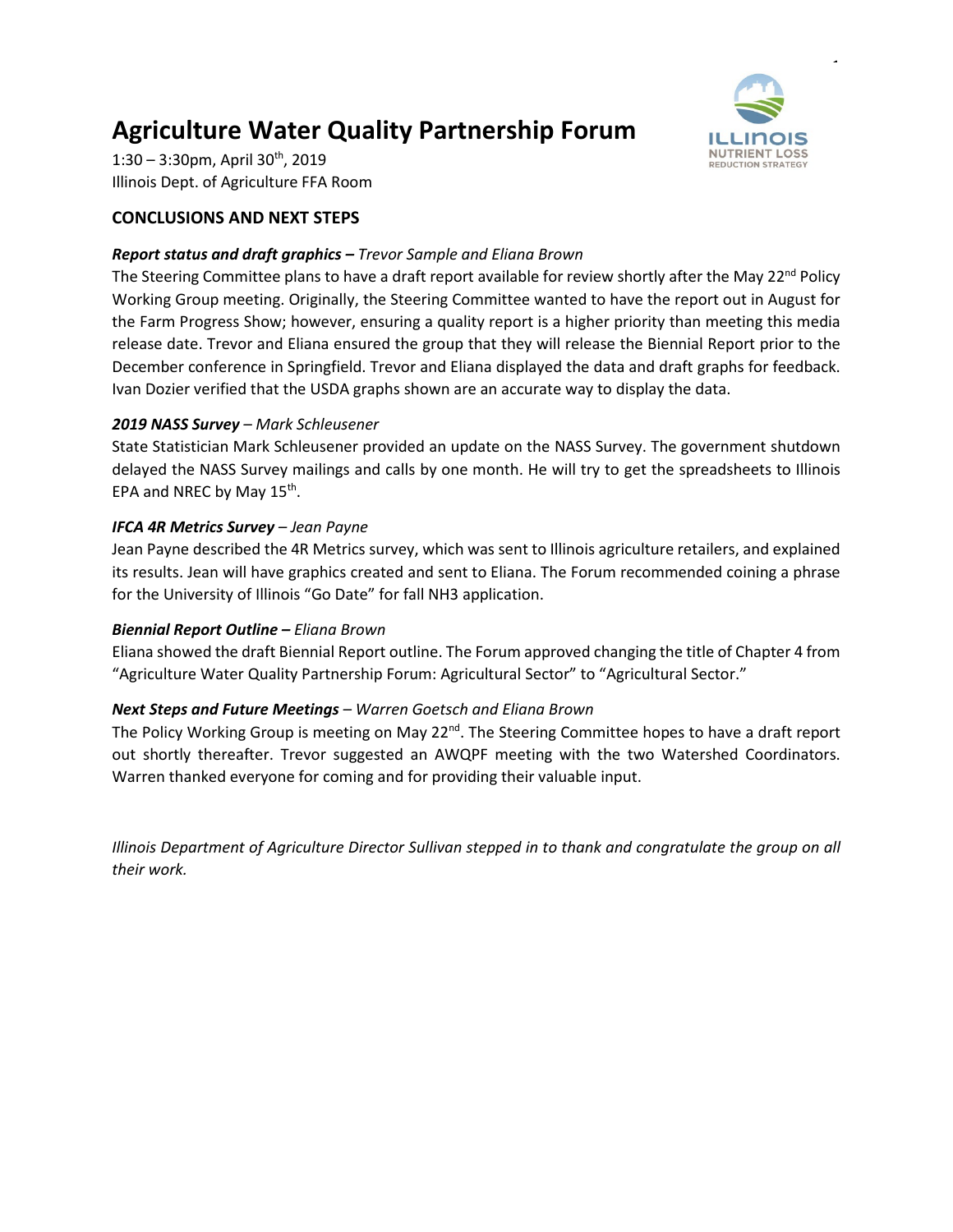#### **MEETING MINUTES**

*Present***:** Warren Goetsch, Illinois Dept. of Agriculture; Trevor Sample, Illinois EPA; Kris Reynolds, American Farmland Trust; Steve Stierwalt, Association of Illinois Soil and Water Conservation Districts; Mike Chandler, Illinois DNR; Lauren Lurkins, Illinois Farm Bureau; Jean Payne, Illinois Fertilizer and Chemical Association; Ryan Arch, Illinois Land Improvement Contractors Association; Julie Armstrong, Illinois Nutrient Research and Education Council; Jennifer Tirey, Illinois Pork Producers; Amy Roady, Illinois Soybean Association; Guaglong Tian, Metropolitan Water Reclamation District of Greater Chicago; Catie Gregg, Prairie Rivers Network; Laura Christianson, University of Illinois; Eliana Brown, Illinois Extension; Kate Gardiner, Illinois Extension; Reid Christianson, University of Illinois; Dick Lyons, Illinois Association of Drainage Districts; Liz Hobart, GROWMARK; Emily Bruner, American Farmland Trust; Chris Davis, Illinois EPA; Mark Schleusener, USDA-NASS; Eric Ifft, Illinois Certified Crop Advisors Board of Directors; Brian Rennecker, Illinois Dept. of Agriculture; and Elliot Clay, Illinois Environmental Council

#### *Welcome and Introductions – Warren Goetsch*

All attendees introduced themselves and Warren Goetsch reviewed the committee charge.

#### *Report status and draft graphics – Trevor Sample and Eliana Brown*

*Report Status*: The Steering Committee plans to have a draft report available for review shortly after the May 22<sup>nd</sup> Policy Working Group meeting. Originally, the Steering Committee wanted to have the report out in August for the Farm Progress Show; however, ensuring a quality report is a higher priority than meeting this media release date. Trevor and Eliana ensured the group that they will release the Biennial Report prior to the December conference in Springfield.

*Spreadsheets and Logic Model:* Eliana thanked partners who submitted the Resources and Outreach spreadsheets and project updates. The spreadsheets are vital to the report as they provide the data for both the Outreach and Land Measures portions. She also reviewed the logic model used in the last Biennial Report, which was adapted from Iowa's effort and will be used again in this upcoming Biennial Report. The logic model focuses on how Resources, Outreach, and Land & Facilities all affect water measures. For Resources, the data show that there is an increase in the number of people doing nutrient work compared to the last Biennial Report. For Outreach, while the overall number of events about nutrient work has declined, more people are showing up to these events. For Land & Facilities, the group discussed the best ways to display the data. The updated Science Assessment from Dr. Greg McIsaac will show the water measures, the last portion of the logic model.

*Data and Graphs Discussion*: During data submission for the previous Biennial Report, an issue with the database led to some double counting of CREP data, but the issue has since been fixed and the numbers will be amended in the upcoming report. Trevor Sample pointed out the new way of reporting cover crops and emphasized the importance of having both cost-share and farmer-reported data. NRCS sent in the full spreadsheet with their EQIP data and Trevor broke it down by NLRS cost-share practice by year. Iowa's reporting of wetland acres inspired the Steering Committee to show cumulative acres for USDA-NRCS wetlands in addition to the yearly wetland acres. Ivan Dozier verified that the graphs shown were the best way to display the USDA-NRCS data. With the new Farm Bill, Ivan Dozier explained that the line between EQIP and CSP is going to be even more blurred and NRCS would need to track practices implemented on a yearly basis rather than the practices obligated. Trevor noted that the Steering Committee will amend the 319 data from previous years. The number of bioreactors in Illinois has nearly doubled since 2017.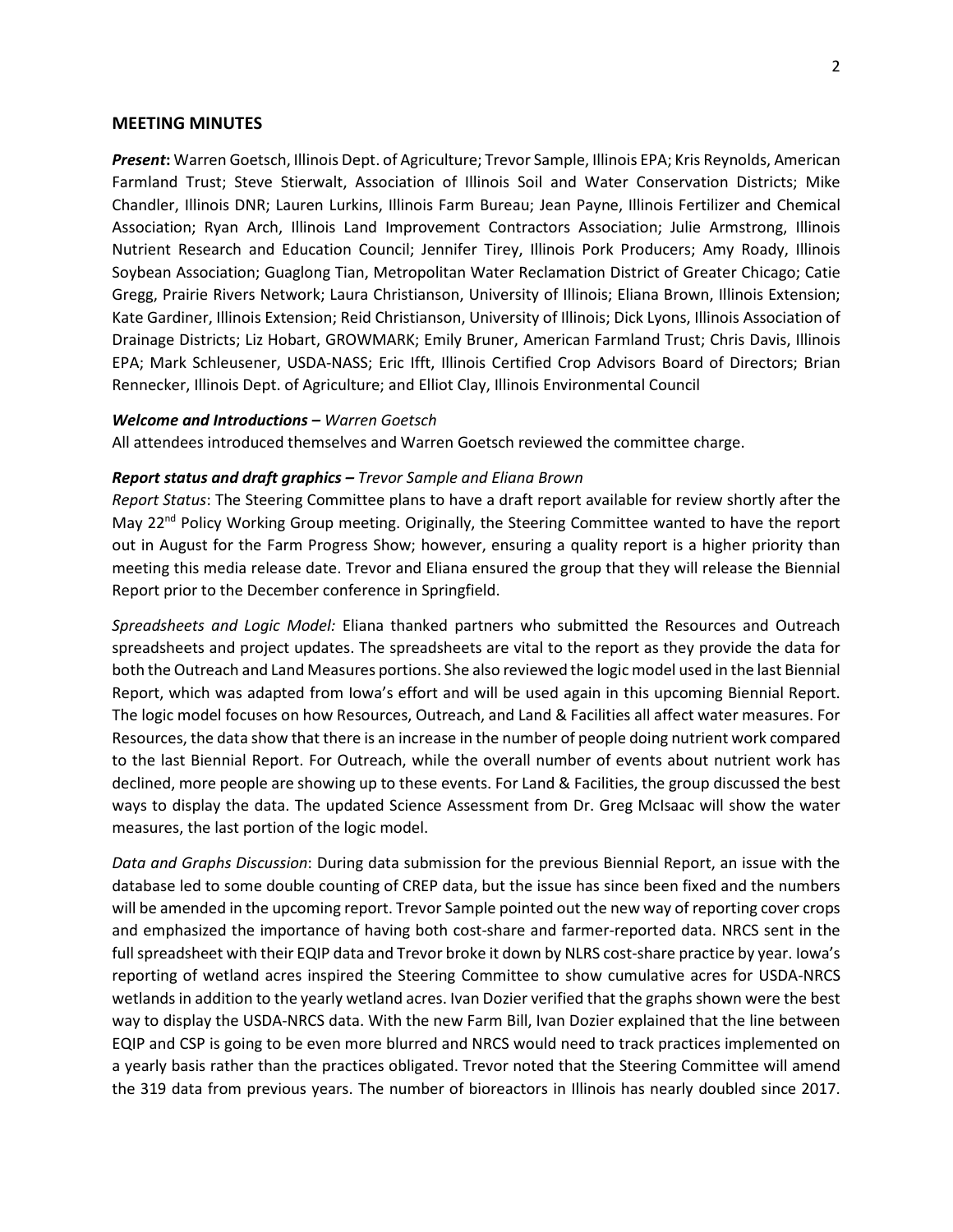Maps for the Soil Transect Survey are available by county, watershed, etc. so the Forum needs to decide the best way to display the data. Trevor thought it might be best to use the statewide graphs from Elliot Lagacy and to look at "T" in a HUC 8 watershed scale. Trevor showed additional maps showing locations of NRCS special initiatives, such as MRBI, NWQI, and RCPP that could be included in the report and Kris Reynolds wondered if it might be better to show these maps in the Partner Project Updates section for context. Trevor assured the group that there would be an opportunity for comments once the draft report is ready. Lauren Lurkins recommended that everything be included because everyone absorbs information differently and may not know the locations of each watershed. Eliana thanked all the partners for their project updates and asked that if there are any programs that she did not list, please feel free to reach out.

*Science Assessment Update*: Trevor noted that Dr. Greg McIsaac used the same approach as the original Science Assessment to make his update. Trevor informed the group that in addition to a summary of the updated Science Assessment in the Biennial Report, the full Science Assessment update would be a standalone document available on the Illinois EPA website. Trevor showed some figures that Dr. McIsaac put together and posed to the Forum the best way to use the results and if we should add additional HUC 8 Priority watersheds. One suggestion was to show the relationship between the efforts and the water measures in each watershed. Trevor explained the difficulty in linking the two since our knowledge is limited to voluntary farmer reporting and the cost-share numbers. Lauren Lurkins expressed a desire to keep the report structure as consistent as possible and to use the original methodology when determining additional priority watersheds. The group wondered if there would be any advantages to designate additional watersheds as priorities.

### *2019 NASS Survey – Mark Schleusener*

State Statistician Mark Schleusener provided an update on the NASS Survey. The government shutdown delayed the NASS Survey mailings and calls by one month. USDA sends the survey to farmers with midsized farms and asks about farming practices. In his experience, Mark has noticed that farmers don't always like to fill out the survey for fear that their answers could be used against them and noted that a possible weakness of the NLRS is how the practices are clearly defined because not every farmer easily fits into the definitions. He will try to get the spreadsheets to Illinois EPA and NREC by May 15<sup>th</sup>. Mark still needs to prepare the data and go through a disclosure process before presenting it to those who wanted follow-up information. He included some open-ended questions on the survey, which NREC can use as they develop RFPs for research projects.

## *IFCA 4R Metrics Survey – Jean Payne*

Jean Payne described the 4R Metrics survey, which was sent to Illinois agriculture retailers, and explained its results. Prior to sending out the survey, Jean advised Trevor and Warren on wording for the questions. Jean will have graphics created and sent to Eliana. Forum recommendations included coining a phrase for the University of Illinois "Go Date" for fall NH3 application and some warnings about how weather variability can affect the data.

#### *Biennial Report Outline – Eliana Brown*

Eliana showed the draft Biennial Report outline. At the April 2<sup>nd</sup> Performance Benchmark Committee meeting, members discussed the Biennial Report chapter names and noted the lack of a point source chapter. To amend this, the PBC suggested renaming a few chapters. AWQPF members approved changing